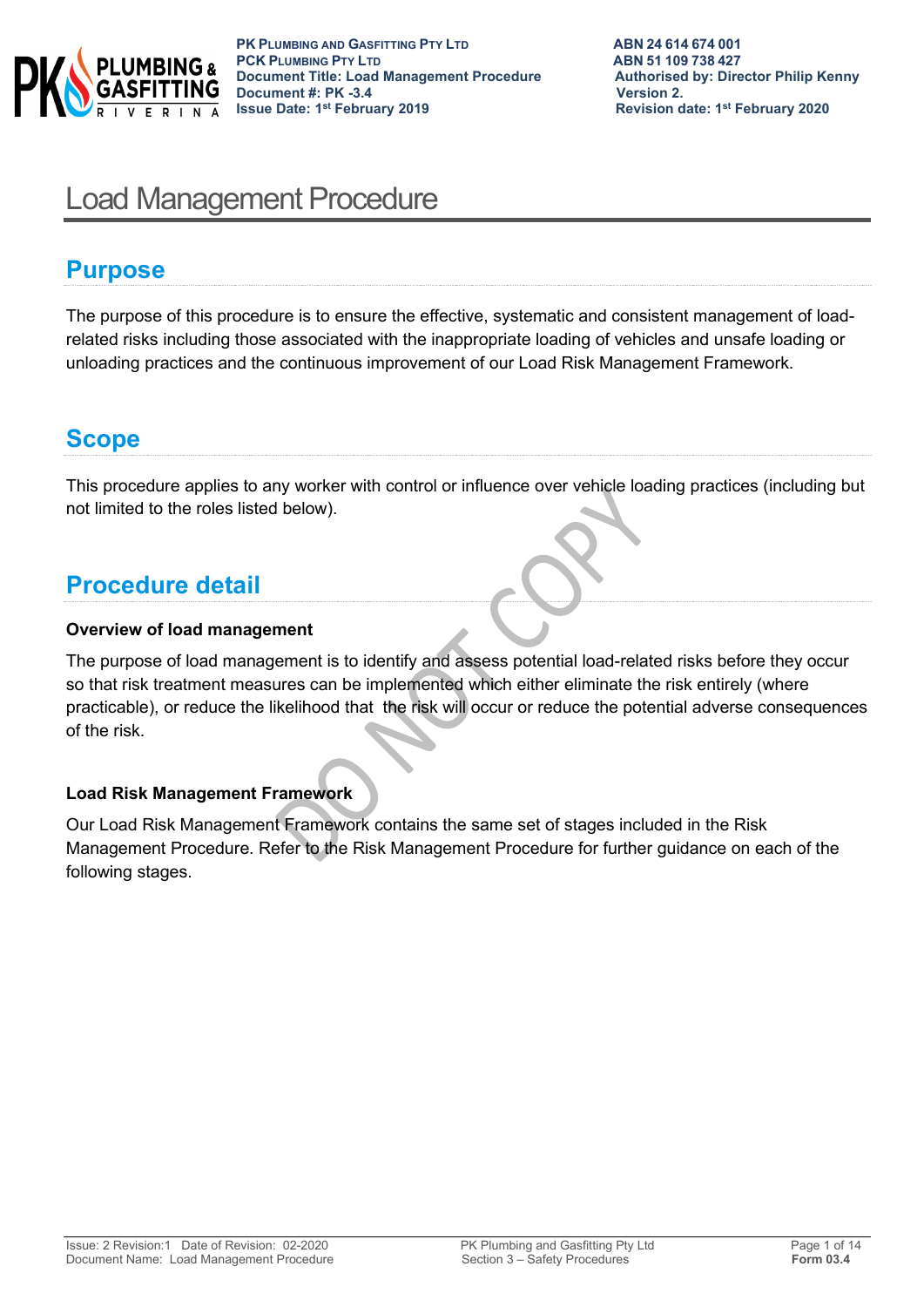

**PK PLUMBING AND GASFITTING PTY LTD**<br> **PCK PLUMBING PTY LTD**<br> **ABN 51 109 738 427 PCK PLUMBING PTY LTD**<br> **PCK PLUMBING PTY LTD**<br> **Document Title: Load Management Procedure** Authorised by: Director Philip Kenny **Document Title: Load Management Procedure Authorised**<br>Document #: PK -3.4 **Document #: PK -3.4**<br>**Issue Date: 1<sup>st</sup> February 2019** 



### **Establish the context**

This stage defines the basic parameters for load risk management and sets the scope for the rest of the risk management process. The context is established as part of our general Risk Management Framework and is then applied throughout the organisation.

### **Identify risks**

This stage can either take place at initialisation or during maintenance.

During initialisation, this stage identifies the individual risks to be managed in our workplace by systematically identifying what can happen, when, where, how, why and to who. The aim is to generate a comprehensive list of load-related risks which will be added to the Risk Register.

During maintenance, this stage works in conjunction with the Monitor and Review stage to identify whether:

- implemented control measures result in new risks
- reported hazards, near-misses or incidents highlight new risks
- new activities, processes, equipment etc. result in new risks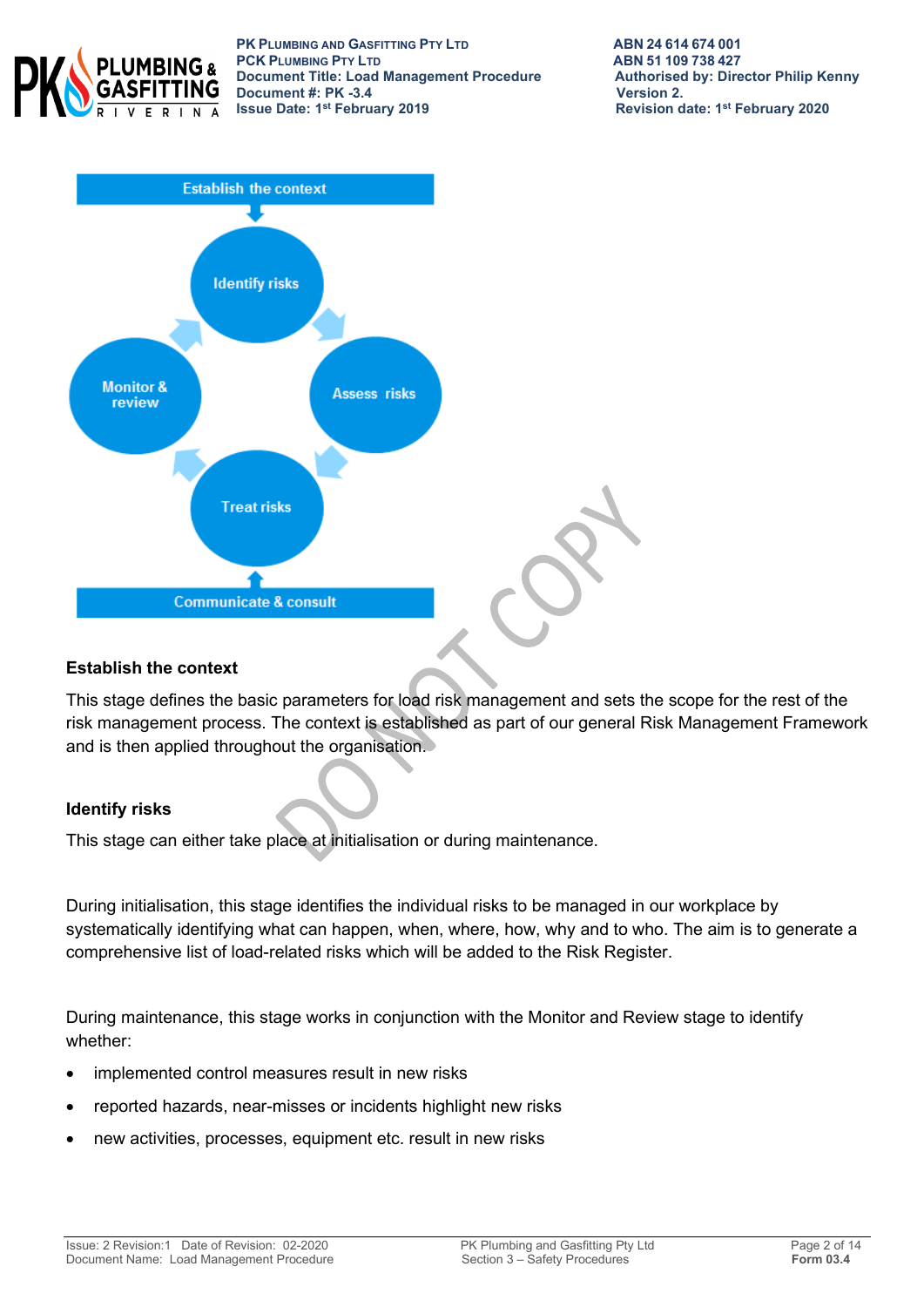

This stage will incorporate recommendations from the:

- Hazard Observation Form (where a hazard has been observed)
- Incident Report Form (where an incident has been reported)
- Other Risk Management Framework processes (e.g. review of policies, procedures and data)
- Industry bodies, specialists and representatives

This stage will focus on those tasks and roles that have a potential impact on inappropriately loaded vehicles and unsafe loading or unloading practices, such as consignors, consignees, drivers, loaders, packers, loading managers and the transport operator itself.

Common load-related risks include:

- transport companies who do not have a framework in place to ensure the safety of loads and loading activities
- transport companies who do not provide appropriate loading and load restraint equipment that is in good condition
- consignors who book loads that exceed legal weight or dimension limits
- consignors who provide goods in product packaging that cannot withstand stacking and restraint forces
- consignors who put the wrong mass or dimensions on the consignment note or container weight declaration (CWD)
- packers who do not accurately record the total mass and dimensions of unitised or palletised items
- packers who do not appropriately unitise or palletise items during preparation of the load
- loaders who load vehicles over their legal mass and dimension limits
- loaders who do not follow load plans or do not load to legal vehicle and axle limits
- loaders who use insufficient or inappropriate load restraint methods
- loaders who use damaged load restraint equipment
- loaders who do not follow the requirements of the Load Restraint Guide
- loaders who do not appropriately segregate, placard and document loads with dangerous goods
- loaders who do not use appropriate loading equipment safely
- loaders who do not follow the Loading and Unloading Exclusion Zone (LUEZ) Guidelines
- drivers who do not inspect their load and vehicle before departure
- drivers who drive a vehicle with a container without being provided with the Container Weight **Declaration**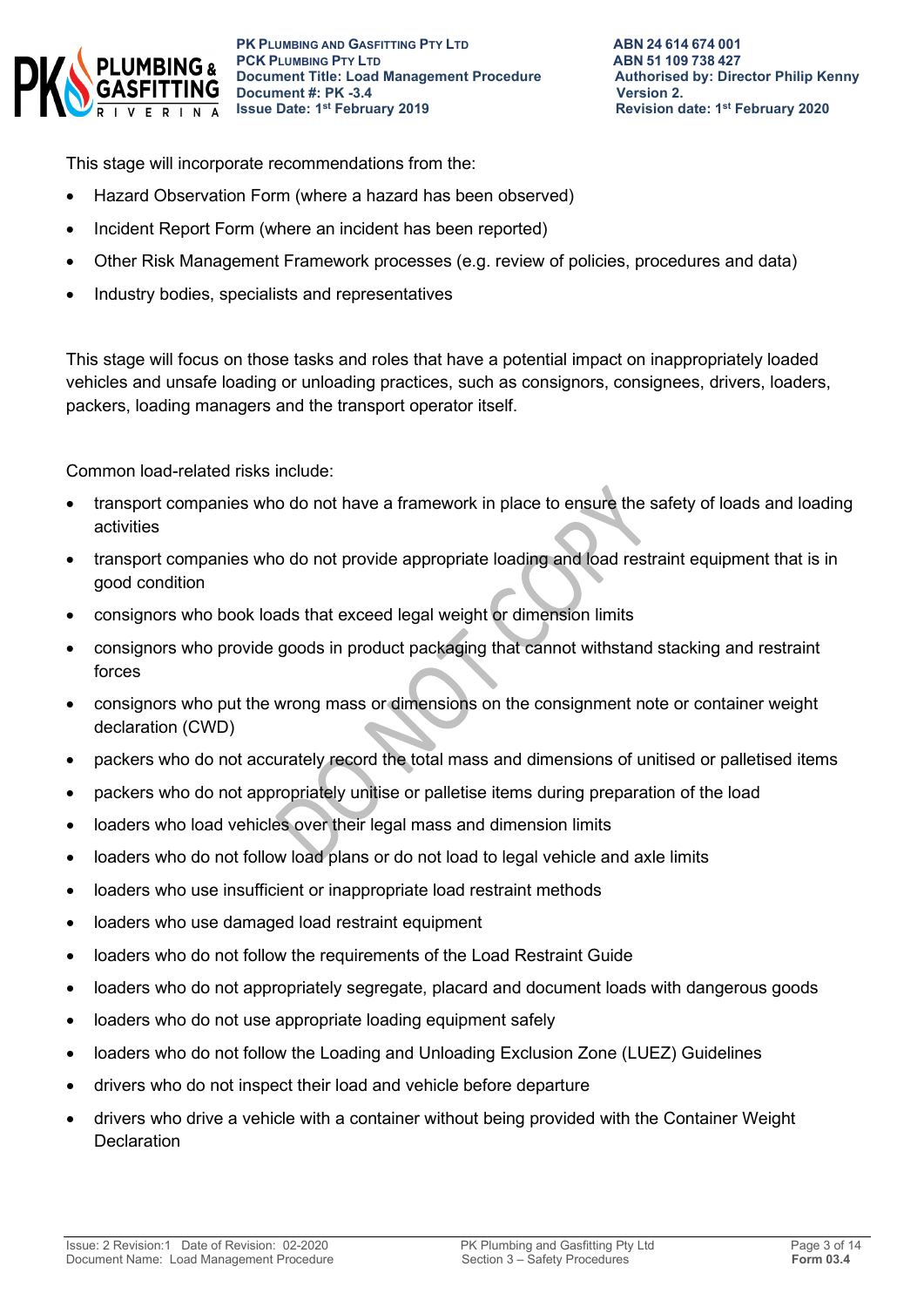

Load-related risks can be identified in a range of ways, such as:

- making informed opinions based on experience and industry trends
- consulting with drivers, loaders, packers and other appropriate workers
- inspecting loading equipment and load restraint equipment
- observing loading, unloading and load restraint activities
- inspecting loading areas and loaded vehicles
- analysing hazard observations, incident reports and other documentation
- auditing the Load Risk Management Framework annually

#### **Assess risks**

This stage involves analysing and then evaluating the identified load-related risks.

Analysing involves considering the sources of load-related risk and combining their potential consequences and the likelihood that they will occur in order to allocate their risk level. It is important to evaluate the effectiveness of existing controls that have already been implemented from previous risk management activities.

Evaluating is about using the outcomes of the risk analysis to decide which of the load-related risks need risk treatment and their priority for implementation.

| <b>Likelihood</b> | <b>Consequences</b> |                 |                 |                 |                |
|-------------------|---------------------|-----------------|-----------------|-----------------|----------------|
|                   | Insignificant       | <b>Minor</b>    | Moderate        | Major           | Severe         |
| Almost certain    | <b>Moderate</b>     | <b>High</b>     | <b>High</b>     | <b>Extreme</b>  | <b>Extreme</b> |
| Likely            | <b>Moderate</b>     | Moderate        | <b>High</b>     | <b>High</b>     | <b>Extreme</b> |
| Possible          | Low                 | <b>Moderate</b> | <b>Moderate</b> | <b>High</b>     | <b>Extreme</b> |
| <b>Unlikely</b>   | Low                 | <b>Moderate</b> | <b>Moderate</b> | <b>Moderate</b> | <b>High</b>    |
| Rare              | Low                 | Low             | <b>Moderate</b> | <b>Moderate</b> | <b>High</b>    |

### **Treat risks**

This stage involves identifying, assessing, selecting, documenting and implementing the risk treatment options that will eliminate the load-related risks that will not be tolerated or minimise them if elimination is not reasonably practicable.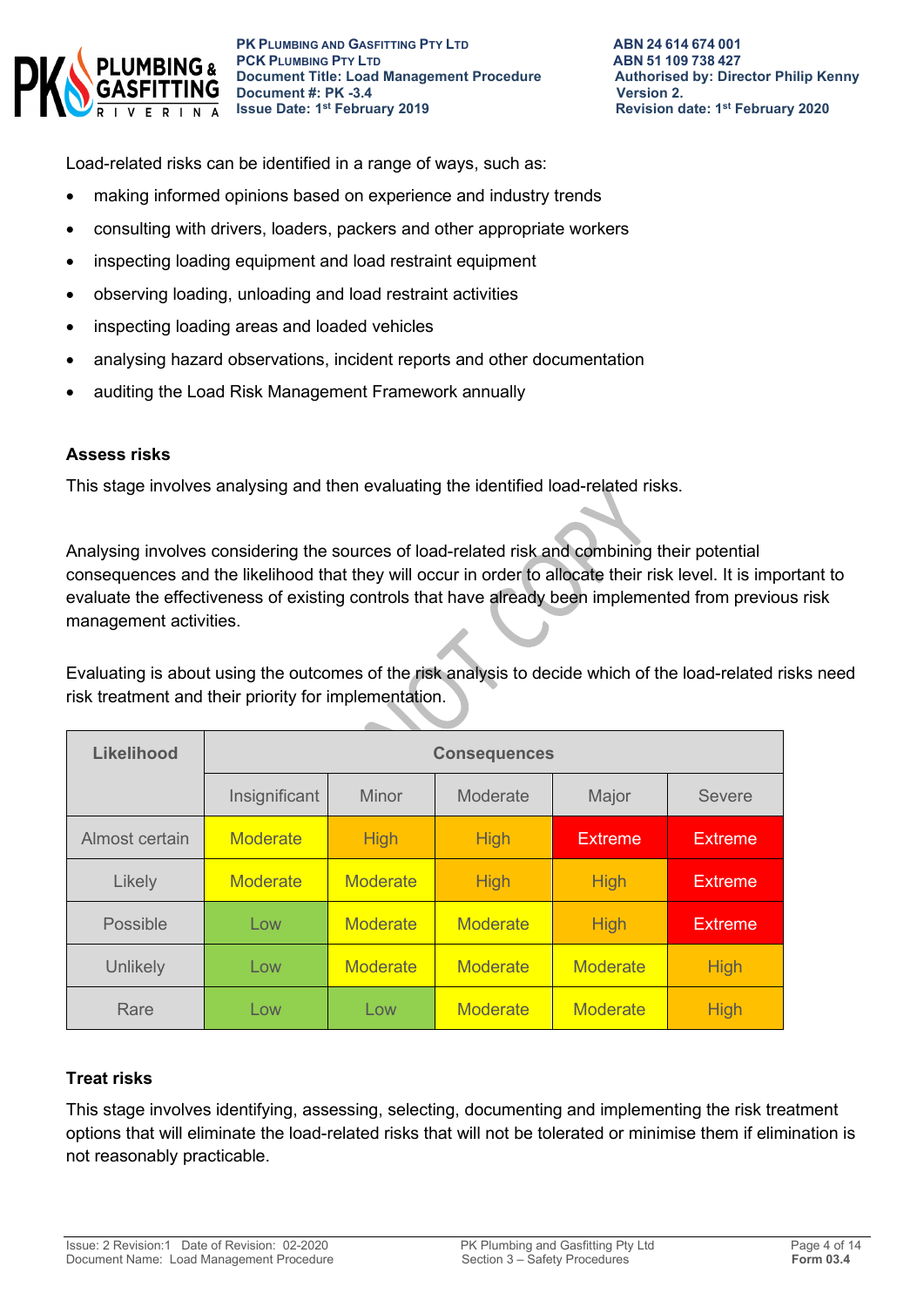

| <b>Risk treatment options</b>                   |                                                                                                                                                                       |  |  |  |
|-------------------------------------------------|-----------------------------------------------------------------------------------------------------------------------------------------------------------------------|--|--|--|
| Eliminate the risk                              | By removing the risk altogether (uses Elimination from the<br>Hierarchy of Controls below)                                                                            |  |  |  |
| If you can't eliminate the risk, then consider: |                                                                                                                                                                       |  |  |  |
| Reduce or control the<br>risk consequences      | By implementing one or a combination of control measures from<br>Substitution, Isolation, Engineering, Administration and PPE from<br>the Hierarchy of Controls below |  |  |  |
| Reduce or control the<br>risk likelihood        | By implementing one or a combination of control measures from<br>Substitution, Isolation, Engineering, Administration and PPE from<br>the Hierarchy of Controls below |  |  |  |
| Share the risk                                  | By sharing or transferring ownership and liability for the risk to<br>another party (e.g. partnership/joint venture or insurance)                                     |  |  |  |
| Tolerate the risk                               | By making an informed decision to accept the risk at its current risk<br>level                                                                                        |  |  |  |

The Hierarchy of Controls is used to rank each treatment option (risk control) from the highest level of protection and reliability to the lowest. You must always aim to eliminate a hazard, which is the most effective control. If this is not reasonably practicable, you must minimise the risk by working through the other alternatives in the hierarchy.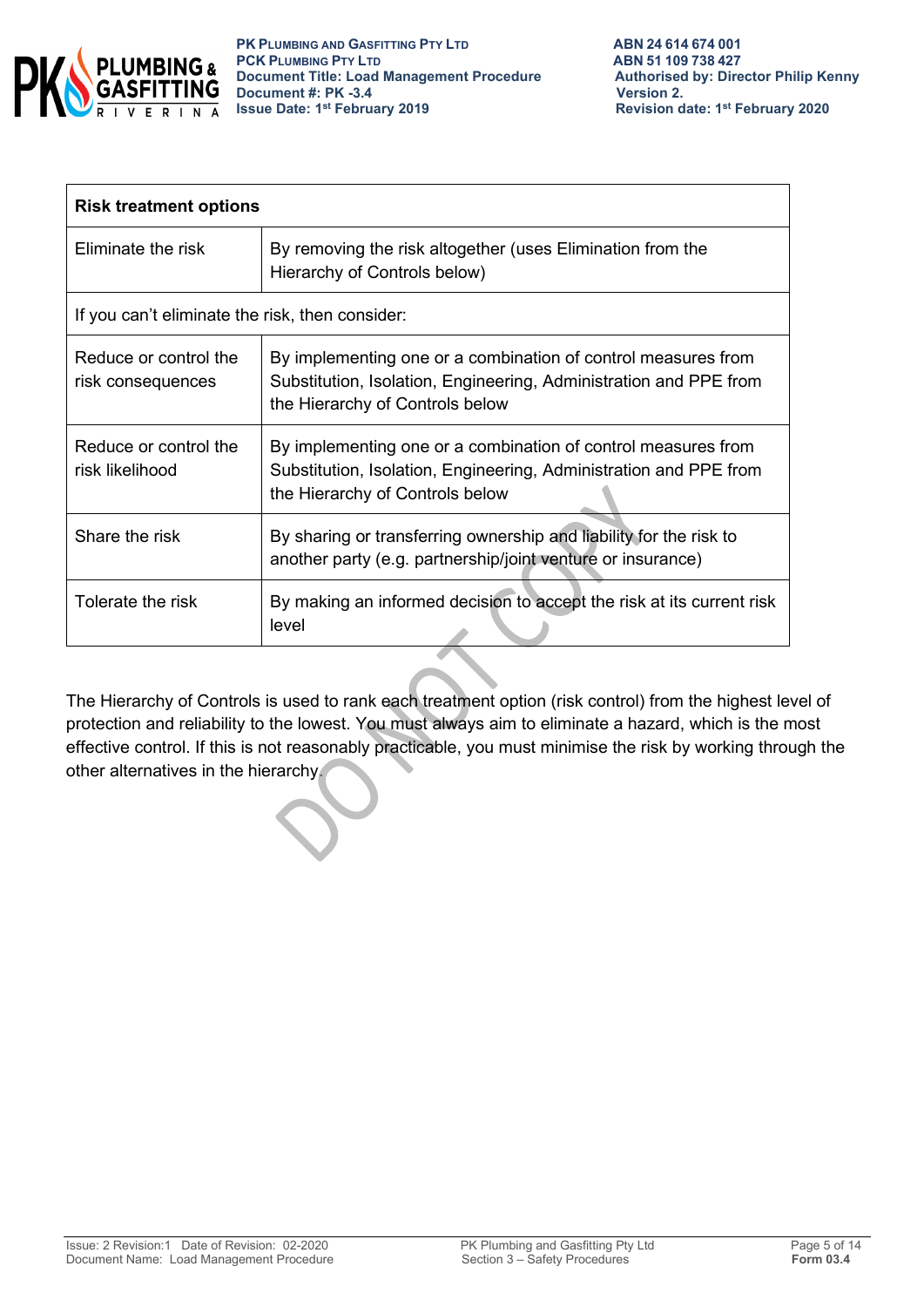

**PK PLUMBING AND GASFITTING PTY LTD**<br> **PCK PLUMBING PTY LTD**<br> **ABN 51 109 738 427 PCK PLUMBING PTY LTD**<br> **PCK PLUMBING PTY LTD**<br> **Document Title: Load Management Procedure** Authorised by: Director Philip Kenny **Document Title: Load Management Procedure Authorised**<br>Document #: PK -3.4 **Document #: PK -3.4**<br>**Issue Date: 1<sup>st</sup> February 2019** 

**Revision date: 1st February 2020** 

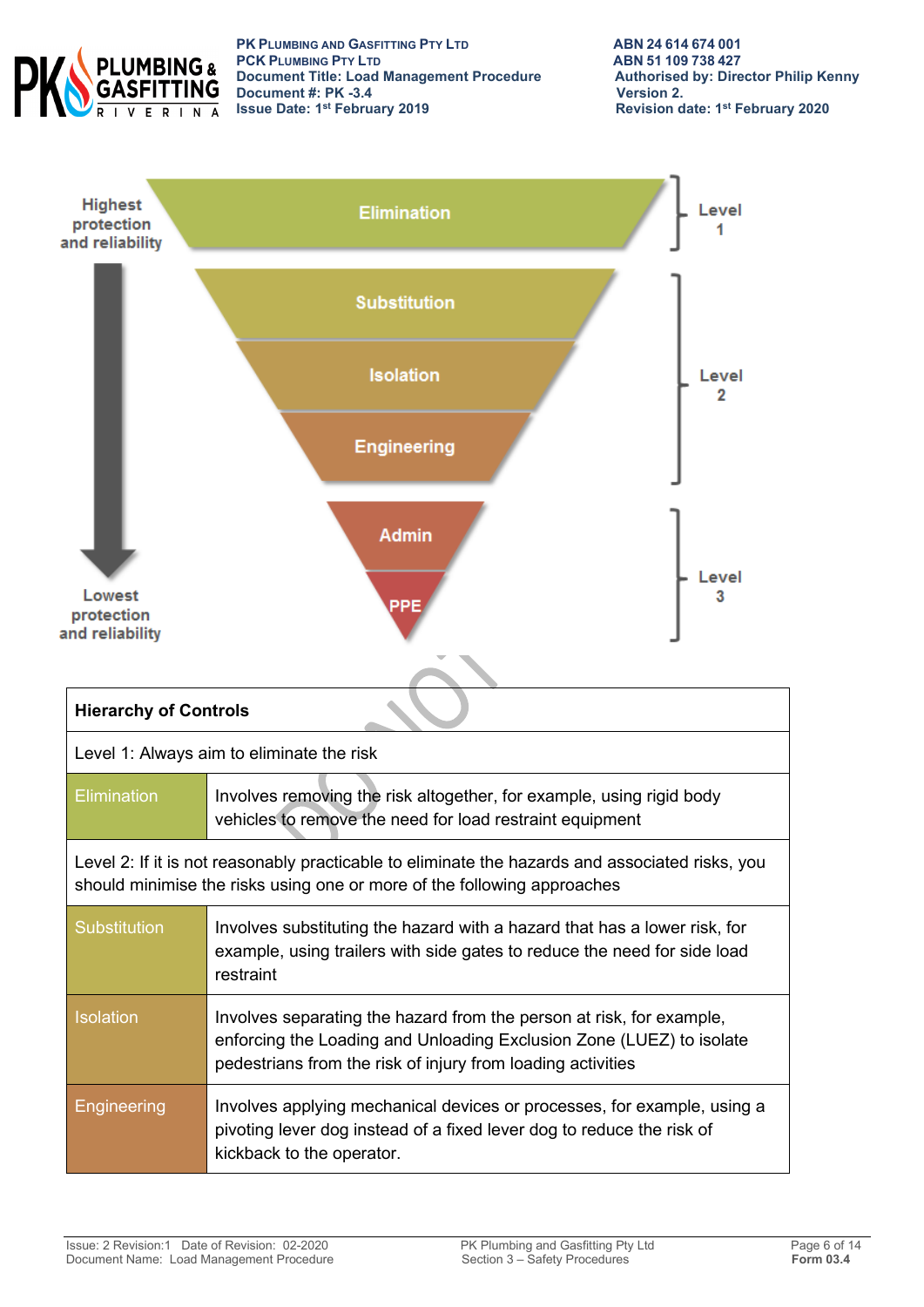

Level 3: Should only be used as a last resort, an interim measure or to support a higher level control measure

| Administration    | Involves minimising the risk by administrative means, such as procedures<br>and training, for example, providing training in safe load restraint methods.<br>It is not recommended to use this control on its own as it relies on human<br>behaviour and supervision. |
|-------------------|-----------------------------------------------------------------------------------------------------------------------------------------------------------------------------------------------------------------------------------------------------------------------|
| Personal          | Involves using PPE, for example, providing high-vis vests, safety goggles                                                                                                                                                                                             |
| <b>Protective</b> | and gloves for those performing loading or unloading activities. While this                                                                                                                                                                                           |
| <b>Equipment</b>  | option can provide added protection, it is considered the least effective                                                                                                                                                                                             |
| (PPE)             | control method.                                                                                                                                                                                                                                                       |

Common load-related risk treatment options (controls) include:

- policies, procedures and tools that:
	- o communicate the roles, responsibilities and requirements of the Load Risk Management Framework
	- o enable those roles with control or influence over loaded vehicles and/or loading practices to eliminate or minimise load-related risks (e.g. load plans, equipment inspection checklists)
- mass and dimension:
	- o use consignment notes that require the consignor to complete full mass and dimension details
	- o implement vehicle, vehicle load and over-mass registers
	- o implement load plans or other load placement guidance
	- o provide training on calculating appropriate legal load mass and dimension
	- o implement regular inspections and weighing of loaded vehicles to ensure compliance with legal mass and dimension requirements
- load restraint:
	- $\circ$  ensure sufficient and appropriate load restraint equipment is provided in line with the Load Restraint Guide
	- $\circ$  provide training on safe load restraint methods and equipment (e.g. TLID2004A Load and unload goods)
	- o implement load inspection checklists for drivers to use before departing
	- $\circ$  perform regular inspections of the condition of load restraint equipment
	- o loading and unloading behaviours:
	- $\circ$  implement daily vehicle and equipment inspection checklists to be completed at the start of each shift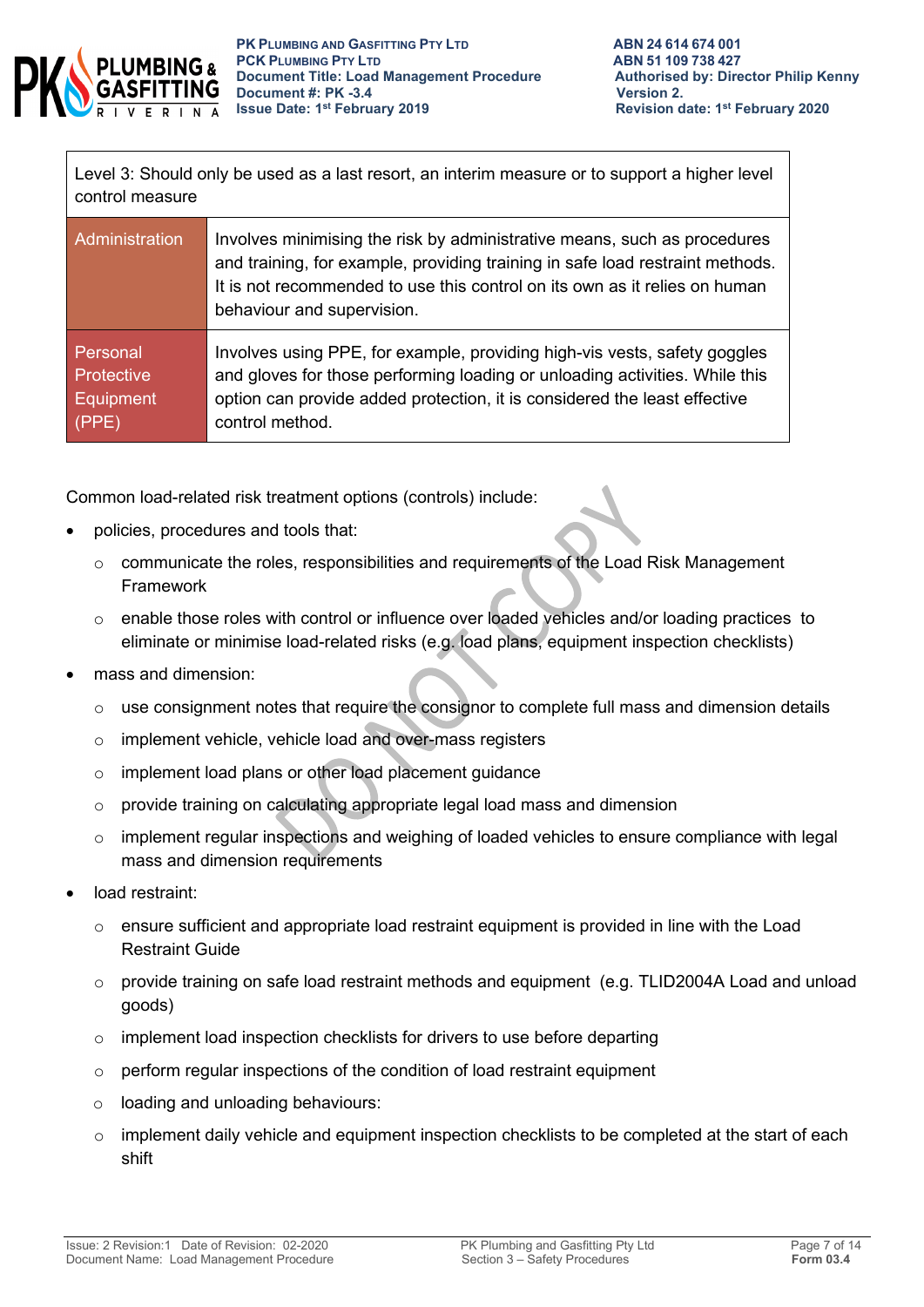

- $\circ$  provide training on the safe and appropriate use of loading equipment
- o provide training on the LUEZ Guidelines
- o provide training on the loading requirements for dangerous goods
- o monitor loading and unloading behaviour by supervisors
- $\circ$  streamline parking, queuing and loading/unloading practices to minimise delays

All risks, risk treatment options (controls), implementation plans, responsible persons and due dates must be recorded in our Risk Register and implemented into any relevant documentation such as Safe Work Procedures.

#### **Monitor and review**

This stage involves the ongoing monitoring and review of the load-related risks and their controls.

The monitoring and review process can take place on a:

- day-to-day basis as part of daily operations
- ad-hoc basis, for example, after an incident has been reported
- scheduled basis as part of annual audit processes

This stage checks that the controls:

- have been implemented
- continue to be effective in eliminating or minimising the risks
- do not result in new risks

If non-conformances or new risks are identified, then the risk management process will need to be repeated to make further decisions about risk treatment.

Our Risk Register will specify who is responsible for implementing the risk controls and by which date. It will also set out the date of the next review of the risk and controls.

#### **Communicate and consult**

It is important to communicate and consult with all relevant stakeholders (the parties impacted by the risks and/or controls) at each stage of the load risk management process.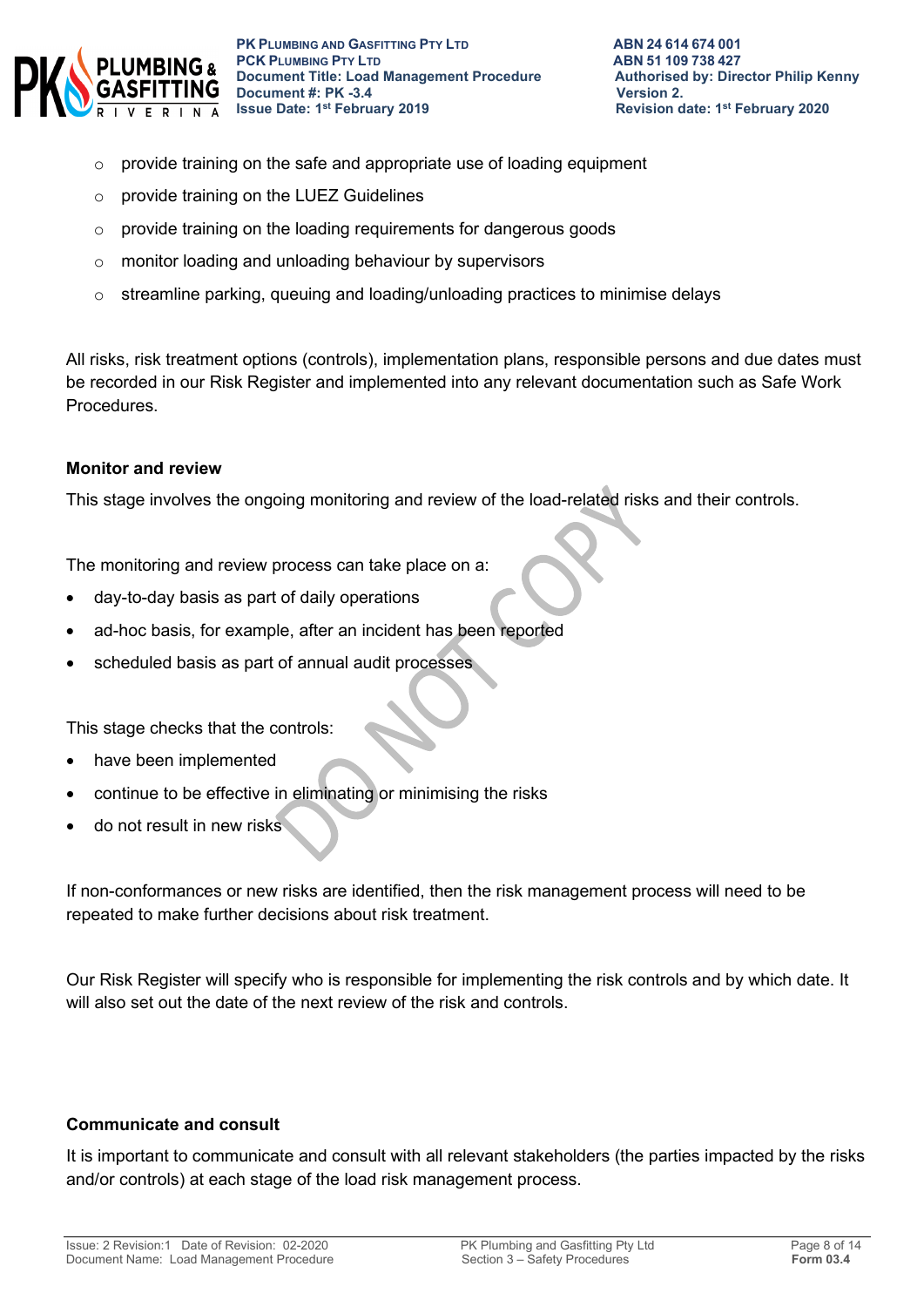

## **Responsibilities**

PK Plumbing and Gasfitting has identified the following roles within our organisation with obligations for load management, as:

- employer of the driver of the vehicle/prime contractor of the driver/operator of the vehicle/person conducting a business or undertaking (PCBU) referred to as 'the Transport Company'
- loading manager of goods for transport by the vehicle
- driver of the vehicle
- packer of goods to be loaded on to the vehicle
- loader of goods on to the vehicle
- unloader of goods from the vehicle
- consignor/consignee of goods for transport by the vehicle

## **Transport Company Responsibilities**

*The 'transport company' includes the employer, prime contractor, operator and/or PCBU. In our organisation this responsibility is accepted by Philip Kenny*

The transport company must ensure that:

- the Load Risk Management Framework is developed and implemented
- all roles with responsibilities for the Load Risk Management Framework are clearly defined, documented and communicated
- all workers with control or influence over loading practices are appropriately trained in their responsibilities
- they take all reasonable steps to ensure a vehicle is not inappropriately loaded
- legally permitted and registered vehicles are supplied that meet the legal dimension requirements
- safe systems of work and loading environments are provided
- drivers have accurate documents of the tare weight (or empty weight) of the combination
- proof of accreditation is available if operating under Higher Mass Limits
- load plans for vehicle combinations don't exceed maximum weight limits and if load planning by pallet space, that legal axle limits are not exceeded
- loaded vehicles do not exceed legal mass and dimension limits
- loads are appropriately restrained on vehicles in line with the Load Restraint Guidelines and regulations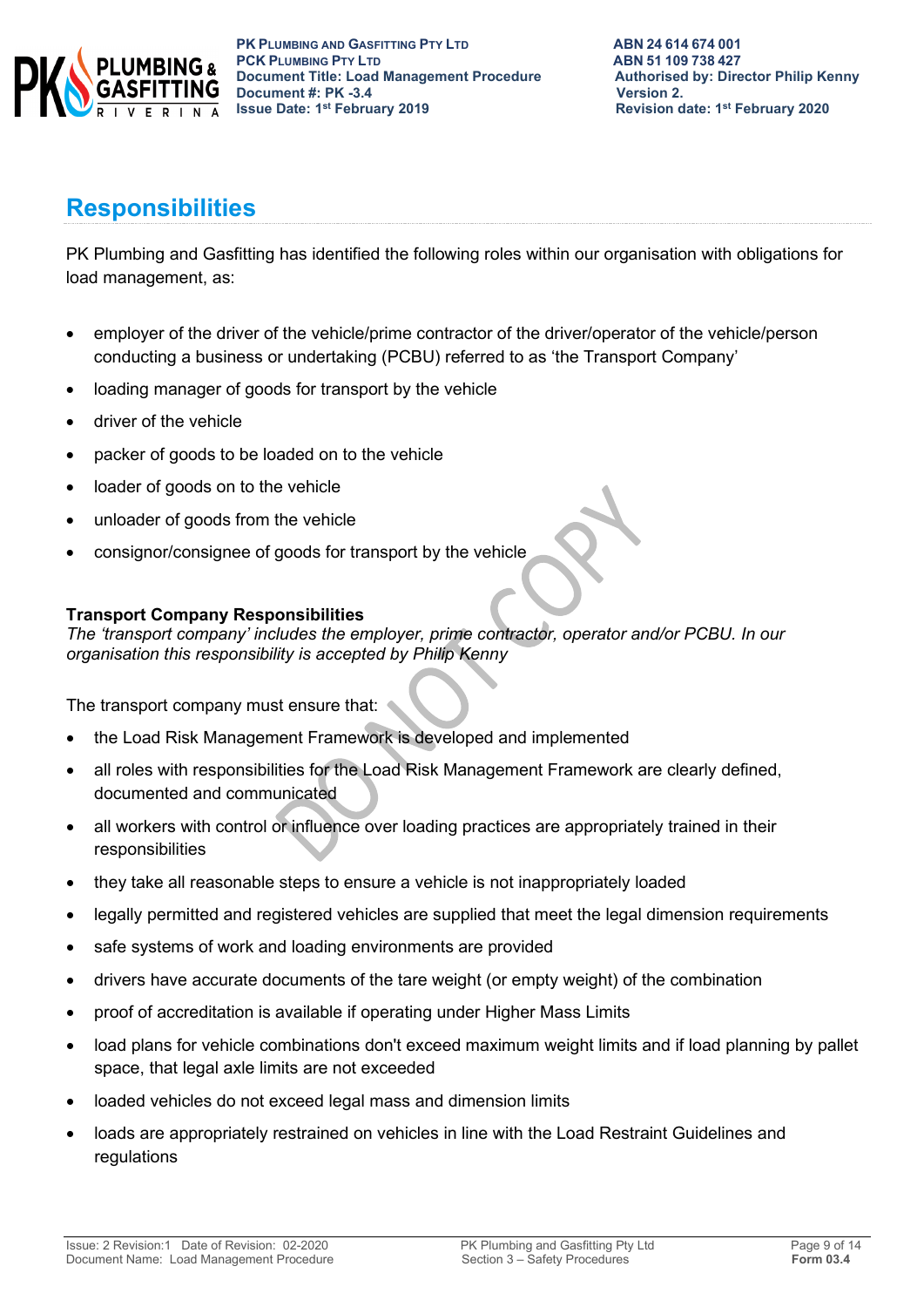

- the driver/loader has sufficient and appropriate loading and load restraint equipment and is provided with sufficient training to use it correctly
- parking, queuing and loading/unloading practices are streamlined to minimise delays
- all elements of the Load Risk Management Framework are monitored on an ongoing basis and reviewed on an annual basis (at a minimum) to ensure continued compliance

### **Loading Manager Responsibilities**

*The loading manager is a worker who supervises the activities of loaders or unloaders. In our organisation this responsibility is accepted by Philip Kenny*

The loading manager must:

- ensure the Load Management Policy, Procedure and Framework are effectively implemented within their area of control
- accept accountability for ensuring that the workplace under their control is safe and free from loadrelated risks
- accept accountability for ensuring that the behaviour of workers under their control is safe and free from load-related risks
- monitor and review the elements of the Load Risk Management Framework within their area of control (e.g. review of load plans and loading times)
- consult with their team when implementing new systems of work (e.g. new load plans, load restraint equipment)
- resolve or appropriately escalate load-related issues promptly (e.g. overloaded vehicle, unrestrained load or loading bottleneck)
- ensure that any changes between order and loading (such as extra pallets or extra weight), is communicated to the transport company, driver and consignee
- ensure that loads are loaded and placed on trailers according to customer and/or transport company load plans
- ensure that the National Heavy Vehicle Accreditation Scheme (or NHVAS) label is checked for Higher Mass Limit compliance
- ensure correct procedures are used to ensure the load is securely restrained
- check when the vehicle arrives to ensure the load has not shifted or become unstable due to lack of load restraint
- allow drivers access to the loading area to supervise and/or participate in the load restraint process
- ensure any oversize or overmass vehicles meet the requirements of the Oversize and Overmass Regulations 2006 (e.g. operate under a notice or permit)
- attend appropriate training specified by the transport company (e.g. TLID2004A Load and unload goods)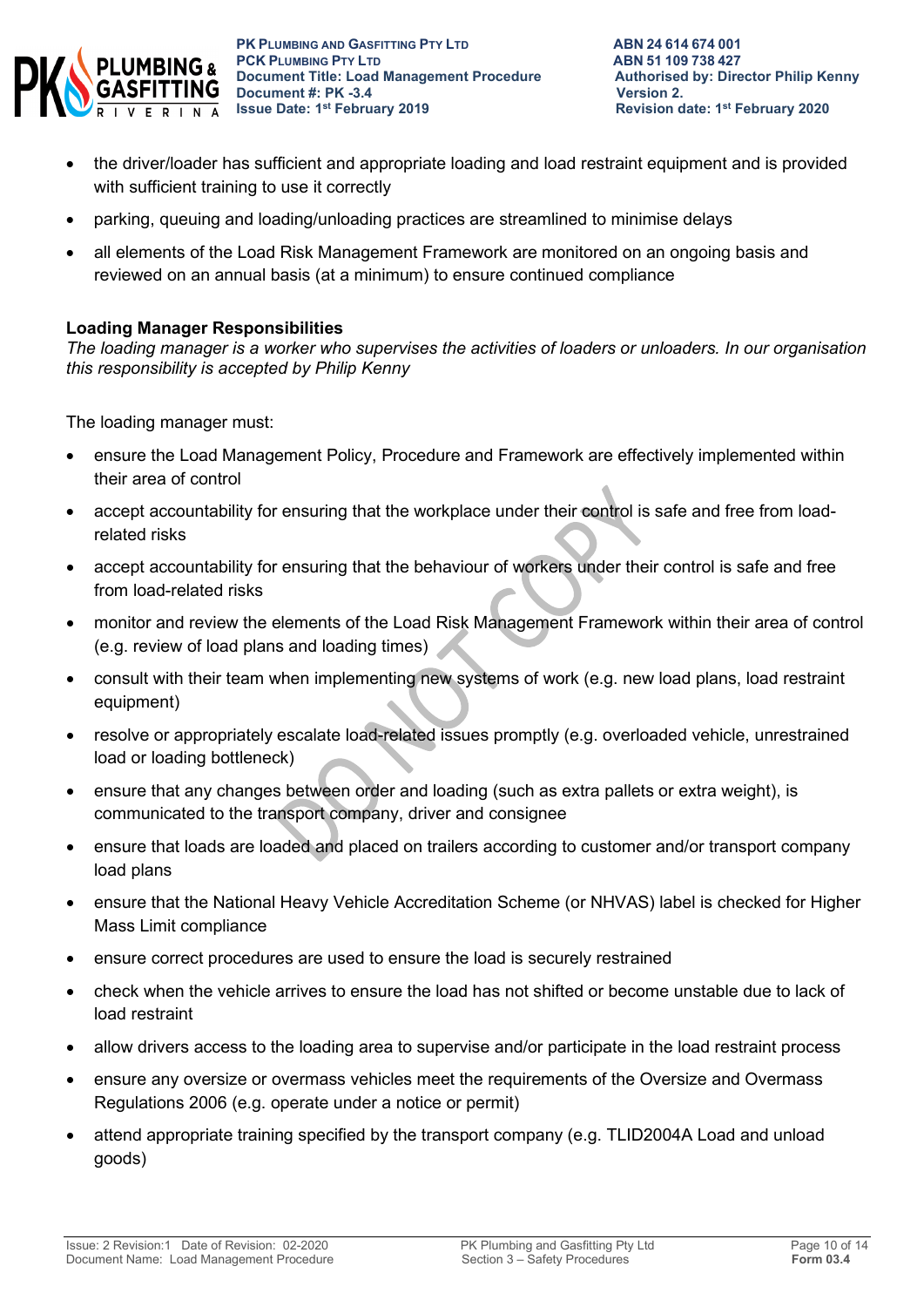

**PK PLUMBING AND GASFITTING PTY LTD**<br> **PCK PLUMBING PTY LTD**<br> **ABN 51 109 738 427 PCK PLUMBING PTY LTD**<br> **PCK PLUMBING PTY LTD**<br> **Document Title: Load Management Procedure** Authorised by: Director Philip Kenny **Document Title: Load Management Procedure Authorised**<br>Document #: PK -3.4 **Document #: PK -3.4**<br>**Issue Date: 1<sup>st</sup> February 2019** 

#### **Driver Responsibilities**

*The driver is a worker who drives the heavy vehicle and transports the load to its destination by road. In our organisation this responsibility is accepted by all staff members* 

The driver must:

- ensure that the vehicle does not exceed maximum limits
- load according to the load plan (or to legal axle limits if there is no load plan)
- consult with the loader to load to the best weight distribution
- assess any changes between the order and loading
- be given the opportunity to check load plans and freight prior to loading, flag any concerns with the supervisor and refuse the load if unsatisfied
- ensure they are driving a legally permitted and registered vehicle with relevant documentation
- ensure the load is correctly restrained so that the load cannot move during transit
- have access to the loading area or dock to supervise and/or participate in the load restraint process
- do not drive a vehicle with a container without being provided with the Container Weight Declaration
- ensure all dangerous goods are loaded, segregated and placarded and relevant documentation provided in line with the relevant regulations and codes
- attend appropriate training specified by the transport company (e.g. TLID2004A Load and unload goods)

#### **Packer Responsibilities**

*The packer is a worker who packs and prepares the goods prior to loading. In our organisation this responsibility is accepted by all staff members*

The packer must ensure that:

- the recorded mass and dimension of individual items and the totals on load documentation are accurate and legal
- loads are packed and prepared safely
- loads packed in freight containers do not exceed the container's cargo capacity
- prepare and pack all dangerous goods in line with the relevant regulations and codes
- attend appropriate training specified by the transport company (e.g. TLID2004A Load and unload goods)

### **Loader Responsibilities**

*The loader is a worker who is responsible for loading the goods into or onto the vehicle. In our organisation this responsibility is accepted by all staff members*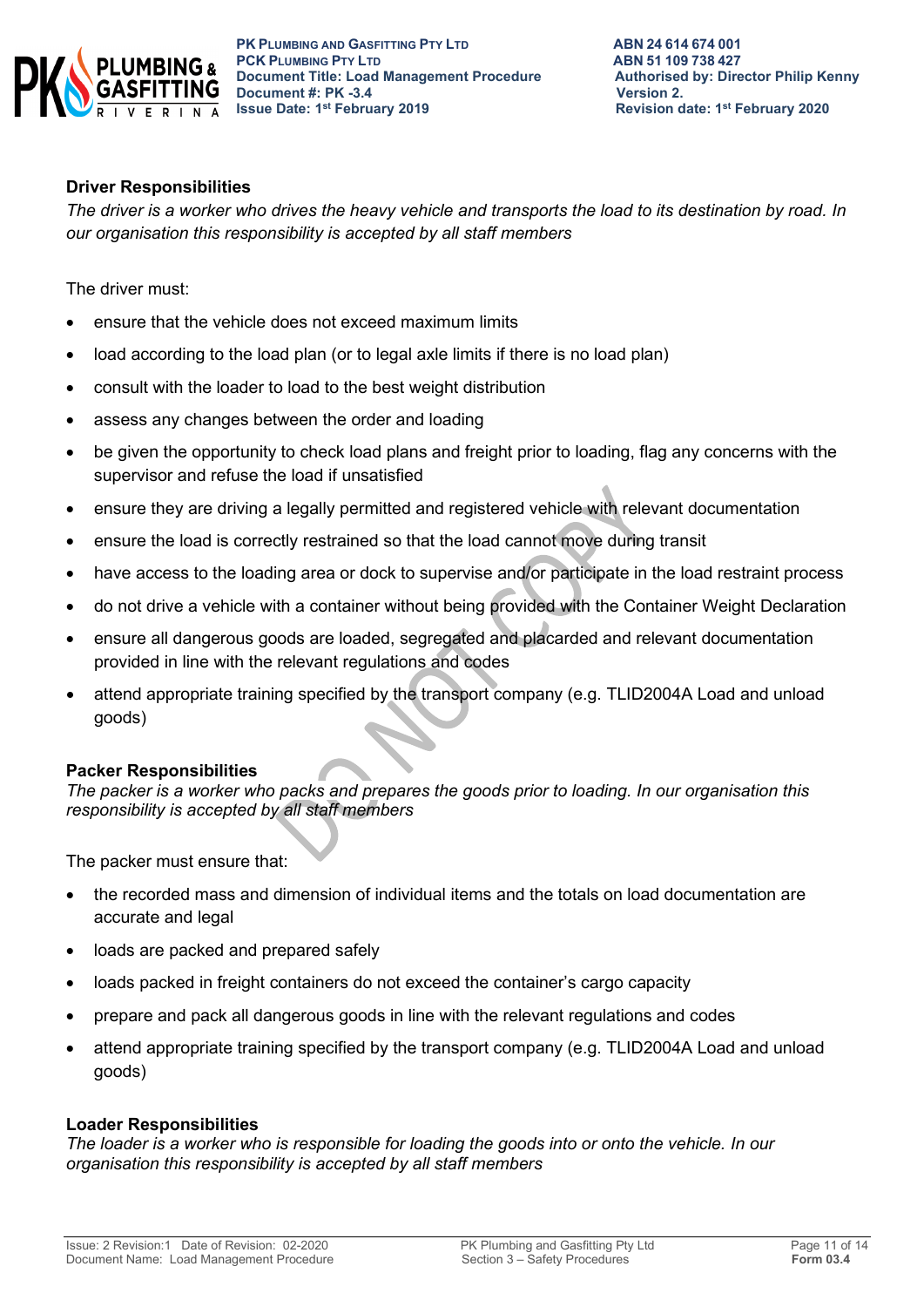

The loader must:

- use safe loading practices
- ensure that loads meet all legal mass and dimension requirements
- ensure that the driver is advised of the actual/indicative weight of each pallet and consulted to ensure that goods are loaded to the best weight distribution
- ensure that pressure is not put on the driver to load more than is legally allowable
- use methods and load restraint equipment to ensure that loads are safely restrained and protected
- load, segregate and placard all dangerous goods and provide relevant documentation in line with the relevant regulations and codes
- attend appropriate training specified by the transport company (e.g. TLID2004A Load and unload goods)

#### **Unloader Responsibilities**

*The unloader is a worker who is responsible for unloading the goods from the vehicle. In our organisation this responsibility is accepted by all staff members*

The unloader must:

- use safe unloading practices
- attend appropriate training specified by the transport company (e.g. TLID2004A Load and unload goods)

### **Consignor/Consignee Responsibilities**

*The Consignor is the person or company who dispatches the goods for delivery. The Consignee is the person or company who orders and/or receives the goods.* 

The consignor/consignee must:

- provide accurate load information to the transport company so they can supply suitable vehicles and adequate equipment for the load (i.e. consignment note, container weight declaration)
- ensure that product packaging can withstand stacking and restraint forces without damage or breakage
- ensure that booked loads do not exceed maximum legal weight or dimension limits
- ensure that the transport company is legally registered and permitted to undertake the job they are contracted to complete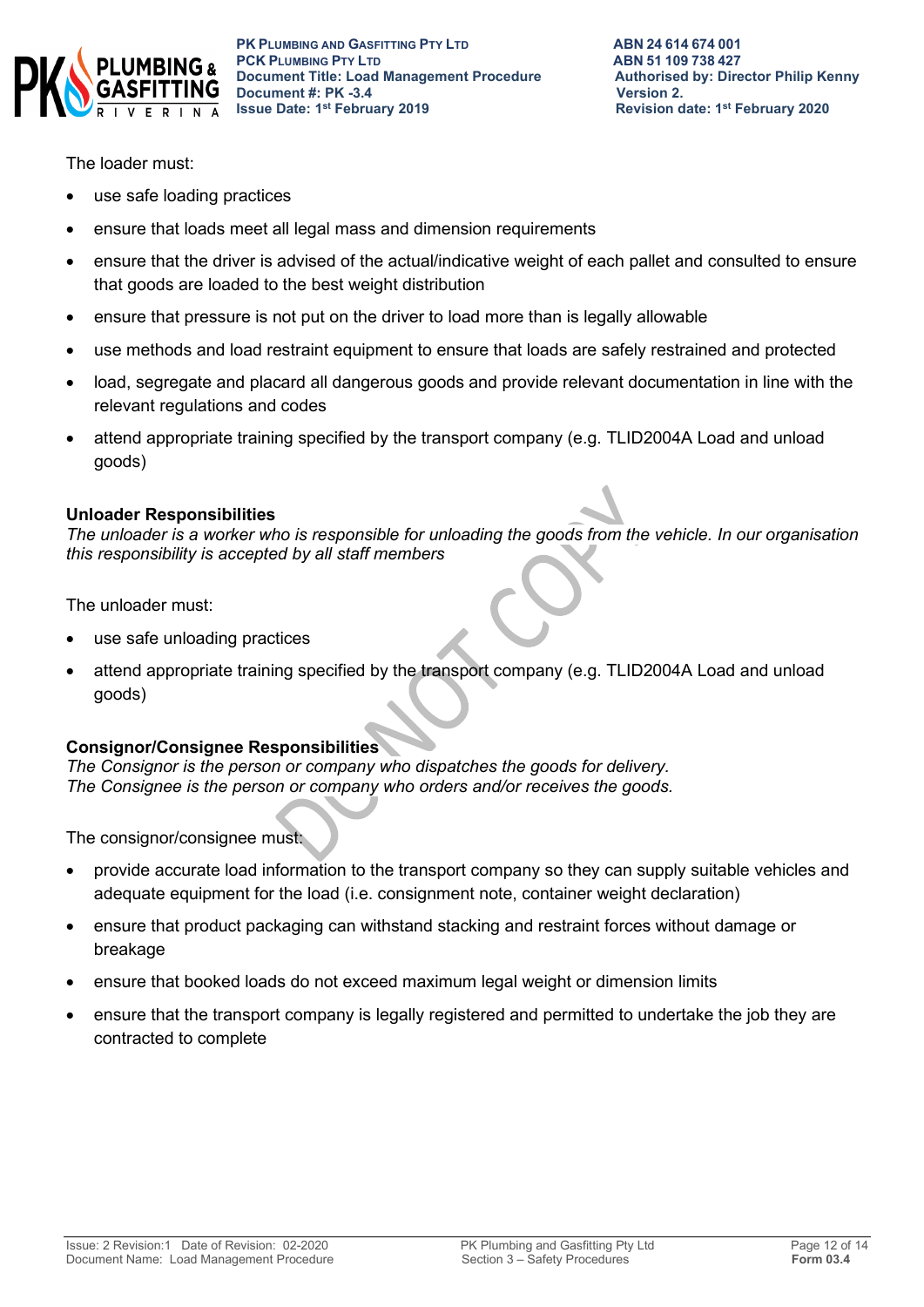

# **Supporting records**

The following records are created, maintained and reviewed as part of the requirements of this procedure:

- Con Note Checklist
- Container Weight Declaration.
- Vehicle Register
- Load Register
- Over-Mass Register
- Vehicle and Equipment Inspection Checklists
- Load Plans
- Load Restraint Guide
- DG Load Guide
- Load Inspection Checklist
- LUEZ Guidelines

# **Supporting policies and procedures**

This procedure operates within the Risk Management Framework outlined in the Risk Management Policy and Procedure, Work Health and Safety Policy, CoR Policy and Load Management Policy.

This procedure should be read and followed in conjunction with:

- Fatigue Management Policy and Procedure
- Speed Management Policy and Procedure
- Consultation and Communication Policy
- Hazard Observation Procedure
- Incident Management Procedure

# **Implementation and evaluation**

PK Plumbing and Gasfitting will ensure this Procedure is reviewed and evaluated for its effectiveness in delivering objectives on an annual basis or earlier in the event of major changes to the legislation or our organisation structure and operations.